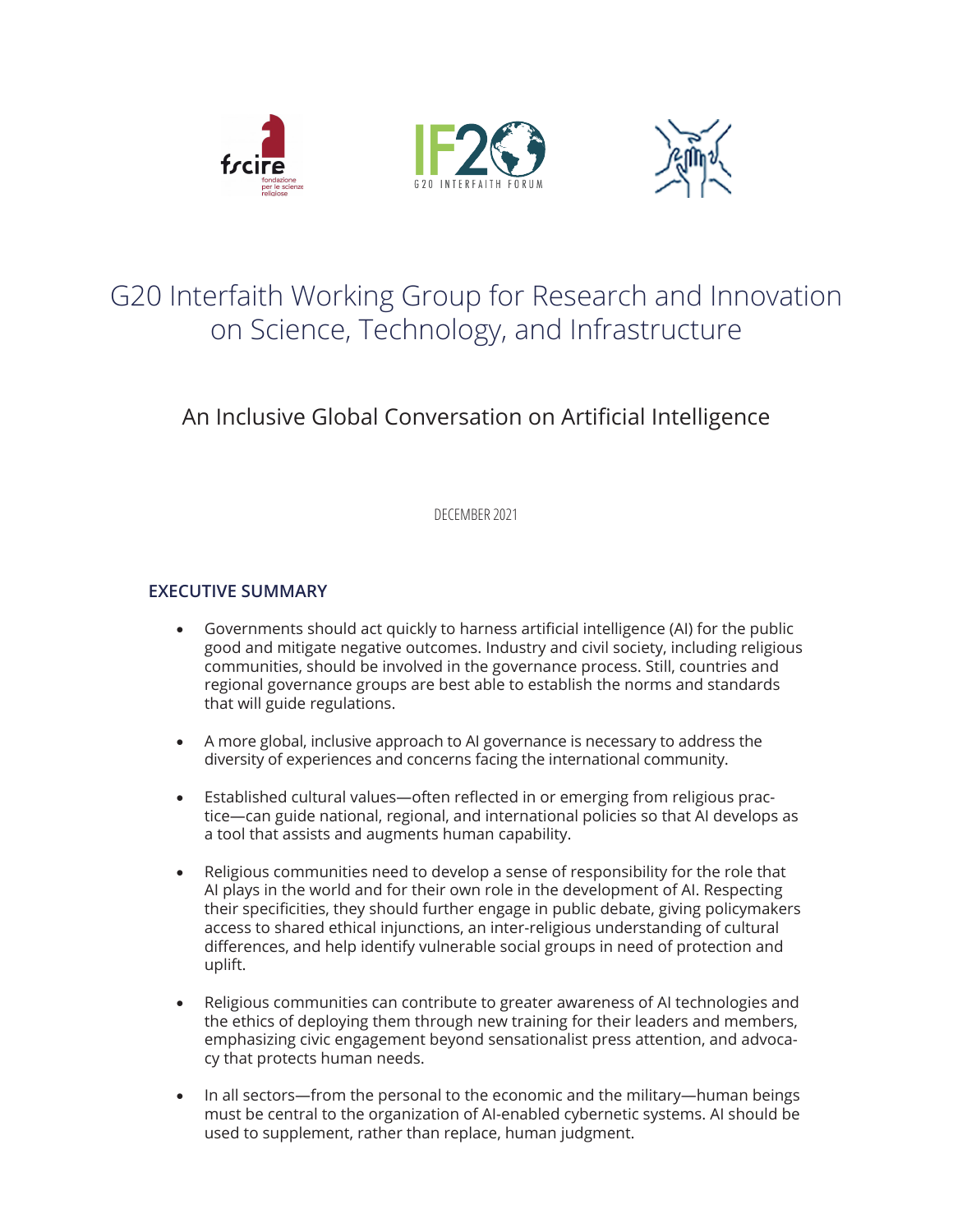#### **INTRODUCTION**

Artificial intelligence (AI) is transforming our world. When the effects of AI are coupled with other rapidly developing technologies such as robotics, data analytics, and mobile computing, the results can be truly life-improving, with tasks handled efficiently and services of all kinds instantly available.

AI and new tech also come with risks. Increasingly, such risks take center stage in international, regional, national, and local discussions. There are concerns that AI is imperfect and biased, erodes the privacy of individuals, brings economic disenfranchisement, suggests new forms of colonization, and diminishes the role of human judgment and control. Additionally, there is growing fear about how AI can be deliberately and maliciously misused by state and nonstate actors.

> *Established cultural values—often reflected in or emerging from religious practice—can guide national, regional, and international policies so that AI develops as a tool that assists and augments human capability.*

There is consensus that governments need to act quickly to harness AI for the public good and mitigate negative outcomes. Industry and civil society also have important roles to play in the design, development, and use of new technologies. Values central to the design of AI should be explicitly acknowledged at the time of design, and appropriately articulated in order to reflect societies' goals and aspirations. Established cultural values—often reflected in or emerging from religious practice can guide national, regional, and international policies so that AI develops as a tool that assists and augments human capability.

While being indispensable interlocutors of governments, religious communities have a crucial role to play in the dialogue with the private sector and civil society regarding how to best integrate human dignity, universal human rights and shared values in all phases of AI development and application.

While all levels of society need to respond to the challenges posed by AI, countries and regional governance groups are best able to establish the norms and standards that will guide regulations. Such norms should reflect shared cultural values, including the importance of human dignity and universal human rights.

#### **CHALLENGES**

Currently, AI tends to exacerbate and amplify [inequalities](https://techcrunch.com/2019/01/23/world-economic-forum-warns-of-ais-potential-to-worsen-global-inequality/) within countries and across regions. A number of recent cases illustrate this.

In 2019, at least [75 countries](https://carnegieendowment.org/2019/09/17/global-expansion-of-ai-surveillance-pub-79847) were using AI technologies for surveillance. AI-enabled surveillance technologies tend to be disproportionately employed against communities of religious, racial, and ethnic minorities, which are already marginalized. The result is that these groups are subjected to a greater degree of social control and even wrongful apprehension by law enforcement. Even at this nascent stage, surveillance technologies present a serious challenge to [democracy](https://www.nytimes.com/2021/01/29/opinion/sunday/facebook-surveillance-society-technology.html).

The global pandemic has almost certainly resulted in an even greater [reliance](https://www.hrw.org/news/2021/03/04/technology-enabling-surveillance-inequality-during-pandemic) on such technologies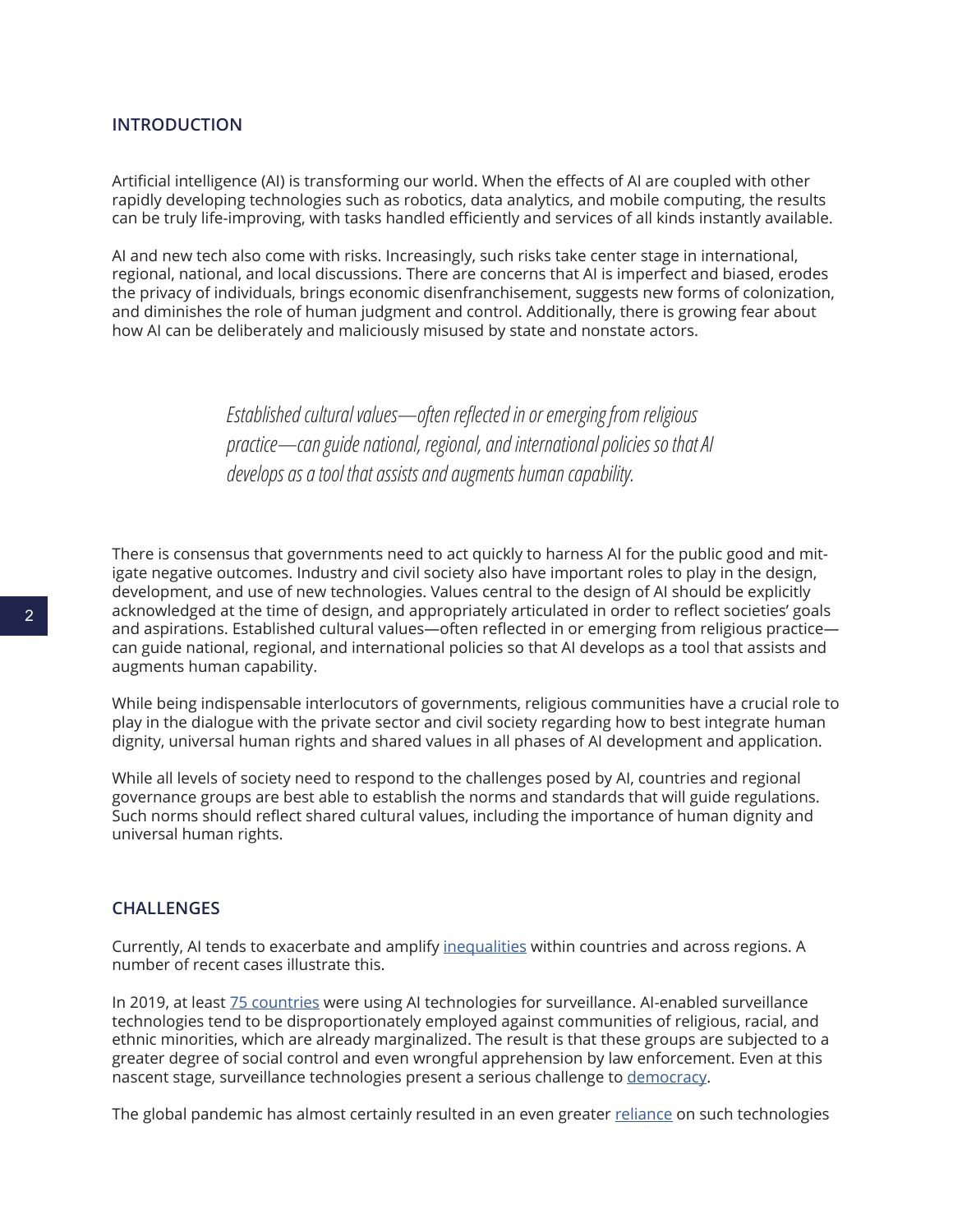

and an exacerbation of racialized and politicized use. AI surveillance technology has proliferated, with few controls on sales and exports, even in [liberal democracies.](https://carnegieendowment.org/2019/09/17/global-expansion-of-ai-surveillance-pub-79847)

A focus on using personal data to support efficient decision-making systems raises concerns about how those data are acquired and used. [Data subjects](https://www.nature.com/articles/d41586-020-02003-2) often don't know how or how much of their individual information is being collected, for what purposes, and how the results will affect them. Governments and companies could use these systems to exploit and disempower individuals. Worryingly, data analytics have already been deployed by political interests to sway voters and control social narratives.

Exacerbating the problem of AI-driven data analytics, many of the systems are inscrutable to both designers and end-users. Most companies are unwilling to reveal how their algorithms work, claiming that they are proprietary. Neural net AI systems are opaque to developers as well as the publics. Often, there is no right to appeal decisions made by these systems and it is now well-known that such systems include [algorithmic bias](https://www.vox.com/recode/2020/2/18/21121286/algorithms-bias-discrimination-facial-recognition-transparency): the systems often promote [gender and racial](https://news.mit.edu/2018/study-finds-gender-skin-type-bias-artificial-intelligence-systems-0212) discrimination in [hiring](https://www.theguardian.com/technology/2018/oct/10/amazon-hiring-ai-gender-bias-recruiting-engine), [judicial rulings](https://www.yalelawjournal.org/article/bias-in-bias-out), [consumer lending](https://faculty.haas.berkeley.edu/morse/research/papers/discrim.pdf), and other applications.

The increasing use of AI in warfare is also of concern. As advanced militaries compete with each other for the latest systems and push for integration of AI into weapon systems, human control of these systems is diminishing. This raises questions about accountability and concerns about the potential for mistakes and hacking to lead to conflict escalation and greater global insecurity. There is reason to fear that governments will field systems that do not meet ethical requirements, or comply with international humanitarian law and international human rights law.

Government regulation is, many agree, not keeping up with AI use. Nor is there much faith in the ability of industry and business to self-regulate. The combination of all these factors results in a growing [distrust](https://www.zdnet.com/article/big-bad-data-we-dont-trust-ai-to-make-good-decisions/) of AI technologies and AI-enabled decision-making; and in AI to keep advancing without the necessary safeguards to ensure it actually works for humanity, including historically marginalized populations.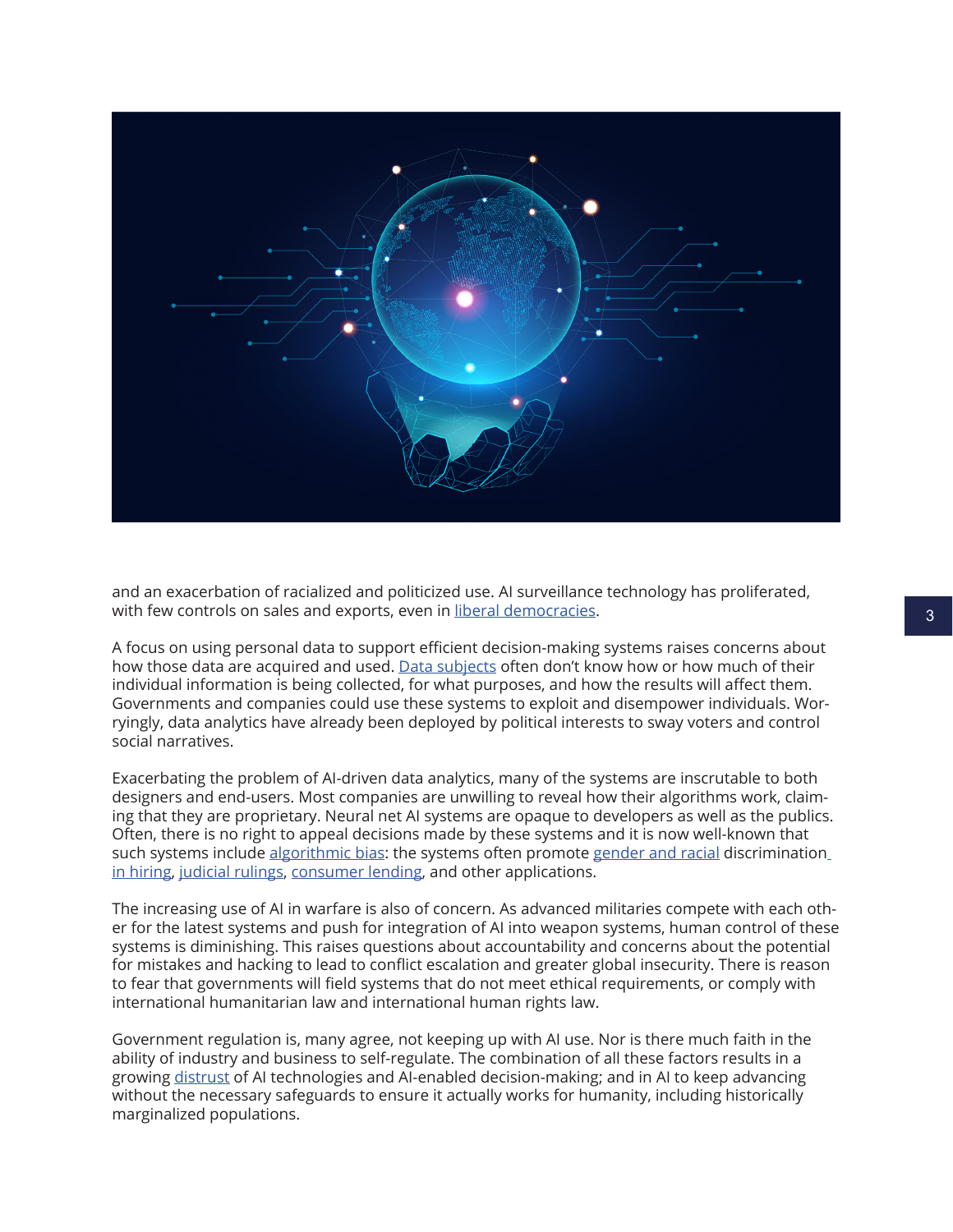#### **RECOMMENDATIONS**

- In all sectors—from the personal to the economic and the military—human beings must be central to the organization of AI-enabled cybernetic systems. AI should be used to supplement, rather than replace, [human judgment.](https://slate.com/technology/2021/06/human-oversight-artificial-intelligence-laws.html?via=rss_socialflow_twitter)
- [Human dignity](https://futureoflife.org/ai-policy-challenges-and-recommendations/) must be respected; for example, systems should not influence individual [choices](https://www.theverge.com/2021/3/16/22333506/california-bans-dark-patterns-opt-out-selling-data) by being [designed](https://www.oxfordhandbooks.com/view/10.1093/oxfordhb/9780190067397.001.0001/oxfordhb-9780190067397) in ways that nudge individual decisions in consumer-choice or democratic participation, without open acknowledgement that the system is so designed and without the ability of humans to opt in or out.
- A [human-rights](https://www.ohchr.org/EN/Issues/FreedomOpinion/Pages/ReportGA73.aspx) based framework is critical to develop shared norms across countries.
- A more inclusive global conversation on AI is needed to build a universal understanding and avoid new models of [colonial control](https://www.technologyreview.com/2020/07/31/1005824/decolonial-ai-for-everyone/); current initiatives tend to reflect values and views of a narrow group.
- Forthright engagement with common values, combined with explicit policies on legal responsibility, can combat pernicious AI outcomes by proactively pursuing results that maximize equity across social groups. For example:
	- $\circ$  Applications of AI used by [police](https://www.technologyreview.com/2020/07/17/1005396/predictive-policing-algorithms-racist-dismantled-machine-learning-bias-criminal-justice/) must be designed with public input and in such a way as to mitigate existing social inequalities rather than amplify them.
	- $\circ$  Military AI should incorporate universal values that reflect [responsibility](https://www.nature.com/articles/d41586-021-01244-z) for the entire global community; fully autonomous weapons systems must be outlawed and the decision to use lethal force against a specific human target must always be made by a human operator even as battlefield tempos accelerate.
	- $\circ$  A defined percentage of AI research funding should be dedicated to the study and application of ethics, impact assessments, and cross-cultural values that can be incorporated into AI projects to advance collective interests. Further, ethicists and social scientists should be part of any research team developing AI or AI applications.
	- o Anti-discrimination [impact assessments](https://www.congress.gov/bill/116th-congress/senate-bill/1108/text) should be mandated for government procurement of AI-enabled systems, as well as for applications in hiring, banking, and other regulated areas of commerce.
	- $\circ$  Global procurement rules and guidelines for the deployment of AI should be established to ensure responsible use. Collaboration among regional voices is vital in developing such rules.
	- o [Algorithmic transparency](https://hbr.org/2018/07/we-need-transparency-in-algorithms-but-too-much-can-backfire) must be improved in both public sector AI and—to the extent possible—private sector AI. Algorithms used to make public sector decisions or deployed by governments must be made public for examination by the public. Proprietary algorithms should not be used to by public government entities.
	- $\circ$  AI systems, especially in consumer applications, should be [required to identify](https://www.naratek.com/en/artificial-intelligence/2020/dialogue-robots.php) as such when interacting with human beings.
	- o [Whistleblower protections](https://venturebeat.com/2021/03/08/google-employee-group-urges-congress-to-strengthen-whistleblower-protections-for-ai-researchers/) must be robust; individuals who design systems must be protected when they point out potential concerns and misuse.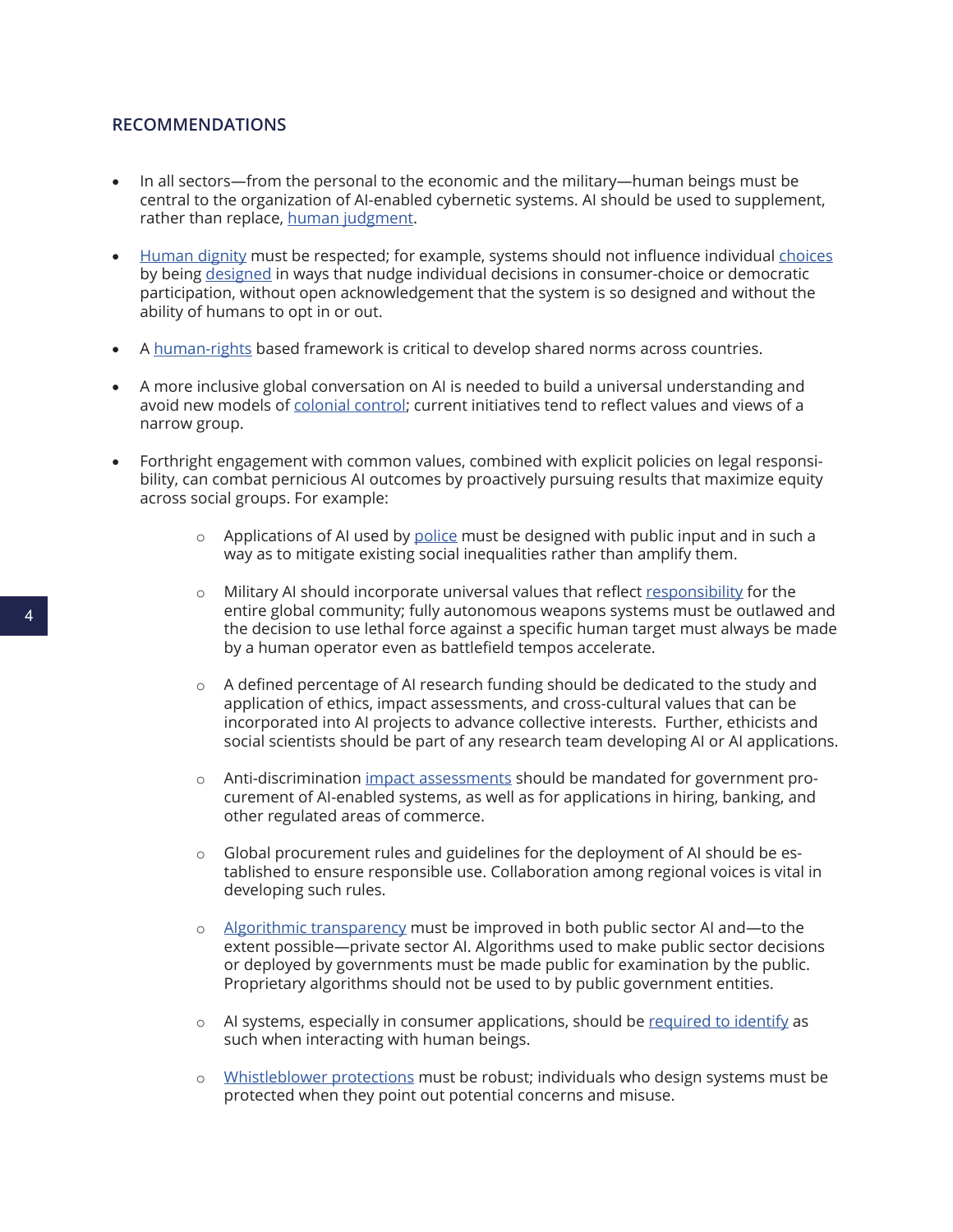- Religious communities must develop a sense of responsibility for the role that AI plays in the world and for their own role in the development of AI. Respecting their specificities, they should also further engage in public debate, giving policymakers access to shared ethical injunctions, an inter-religious understanding of cultural differences, and help identifying vulnerable social groups in need of protection and uplift. Religious groups can position themselves to contribute to global policy through:
	- o Training religious leaders (e.g. in seminaries) with curricula that include technological literacy;
	- $\circ$  Developing their own narratives about AI technologies and how these fit into their religious worldviews while respecting global differences in religion and culture;
	- o Learning how and where decisions about AI are made, so as to act proactively rather than reacting to sensationalist press;
	- o Promoting the active engagement of their members in AI research and innovation;
	- o Publishing informed positions on technological concerns;
	- o Helping to create healthy norms for using AI and related technologies.